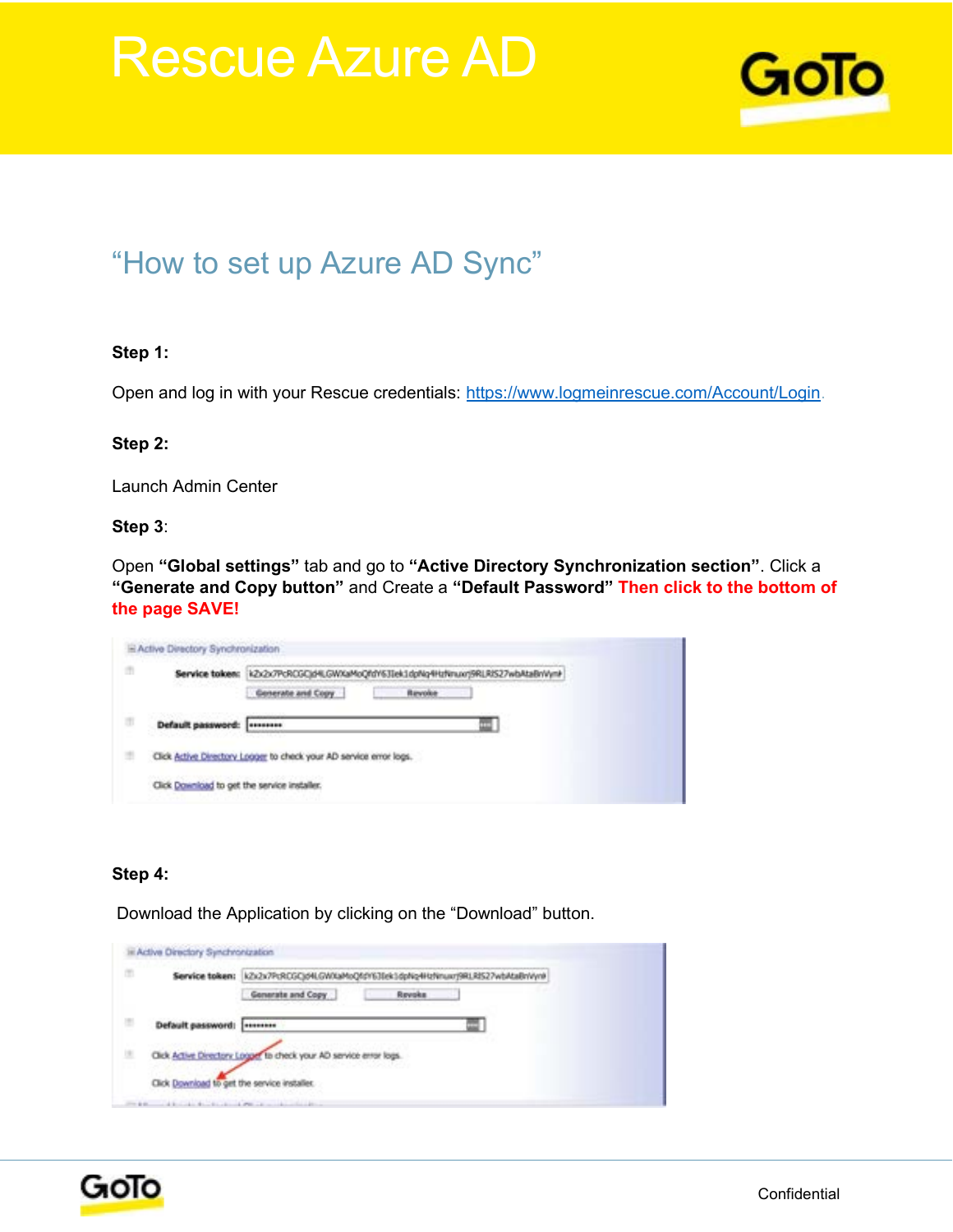

#### Step 5:

Launch the downloaded file.

#### Step 6:

You will see the following window. Select Microsoft Azure AD. Then click Next.

| Rescue Active Directory |                                               | -    | O | × |
|-------------------------|-----------------------------------------------|------|---|---|
| <b>ORescue</b>          |                                               |      |   |   |
|                         | Please select the AD service you want to use: |      |   |   |
|                         |                                               |      |   |   |
|                         |                                               |      |   |   |
| Microsoft AD            | Microsoft Azure AD                            |      |   |   |
|                         | <b>Terminate Service</b>                      |      |   |   |
| Previous                |                                               | Next |   |   |

#### Step 7:

Enter your credentials here. Also you can check the Dry Run mode where you can preview the changes the service will make in your Rescue hierarchy tree. Click Next to continue.

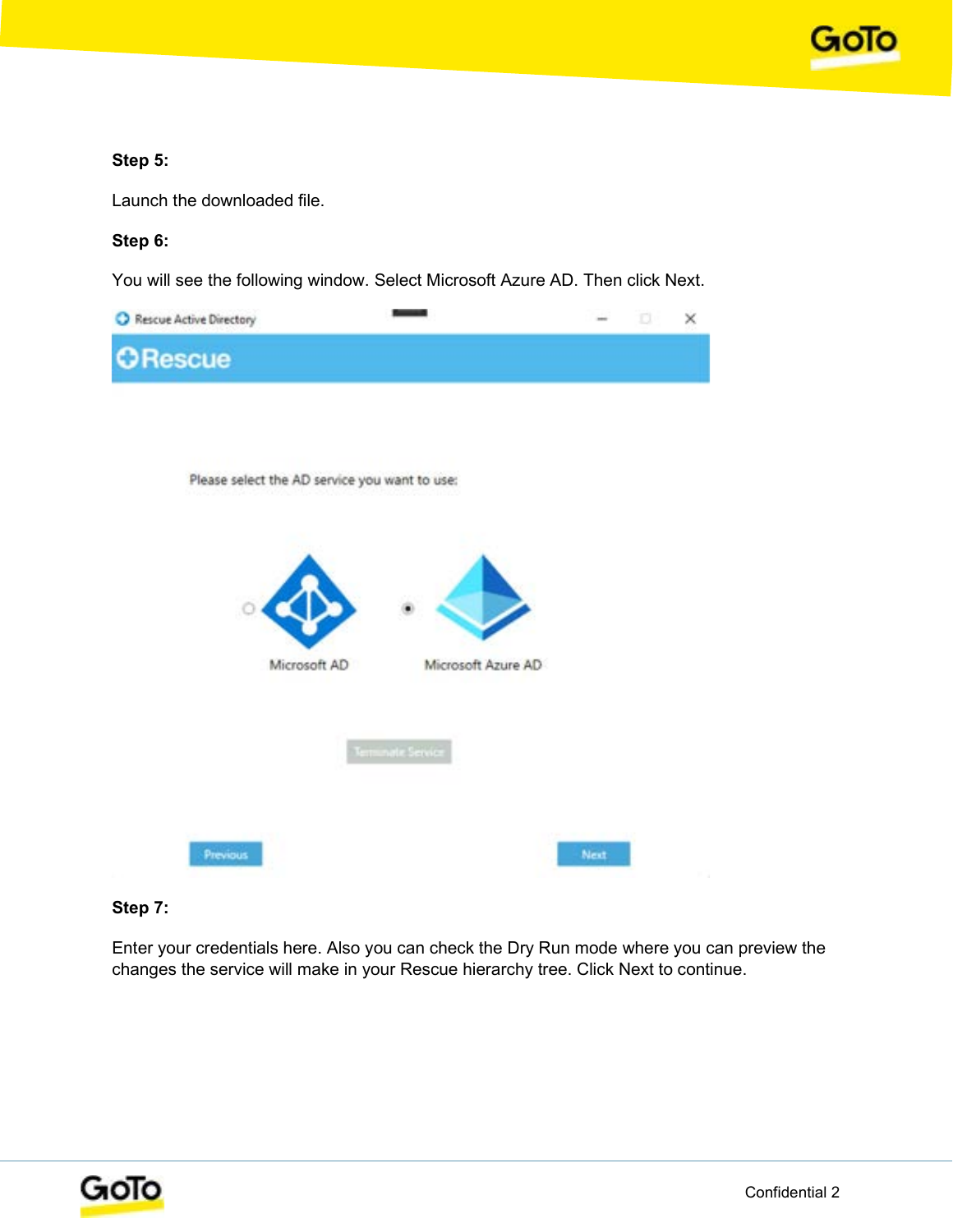

| Rescue Active Directory |                                                                                                    |  |  |
|-------------------------|----------------------------------------------------------------------------------------------------|--|--|
| <b>ORescue</b>          |                                                                                                    |  |  |
|                         |                                                                                                    |  |  |
|                         |                                                                                                    |  |  |
|                         | <b>O</b> Rescue                                                                                    |  |  |
|                         |                                                                                                    |  |  |
|                         | Please enter your Rescue credentials and Rescue Active Directory Token for authentication.         |  |  |
| Email:                  |                                                                                                    |  |  |
| Passsword:              |                                                                                                    |  |  |
| <b>Token:</b>           |                                                                                                    |  |  |
|                         | <b>Dry Run mode</b>                                                                                |  |  |
|                         | You could preview the users being synced to the destination group<br>before committing the change. |  |  |
|                         |                                                                                                    |  |  |
|                         |                                                                                                    |  |  |
|                         |                                                                                                    |  |  |
|                         |                                                                                                    |  |  |

#### Step 8:

On this window you must enter your Azure App credentials. (You will find a detailed guide from Microsoft how to get this information by clicking on the "Need help?" section). Click Next.

How to create Client ID, Tenant, and Client Secret?

Step 1. Login Azure

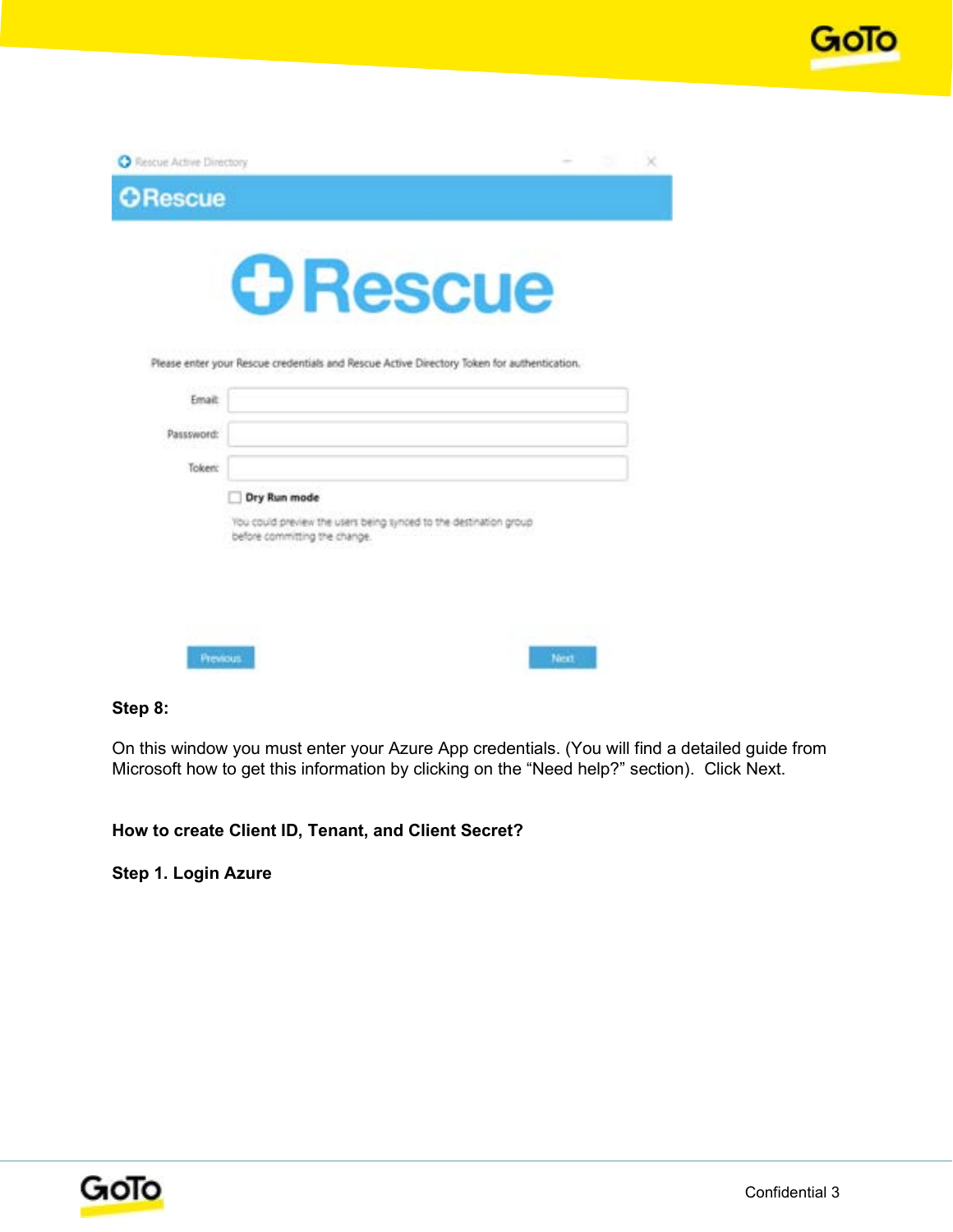



Step 2. Select Azure Active Directory



Step 3. Click Add… (Application)

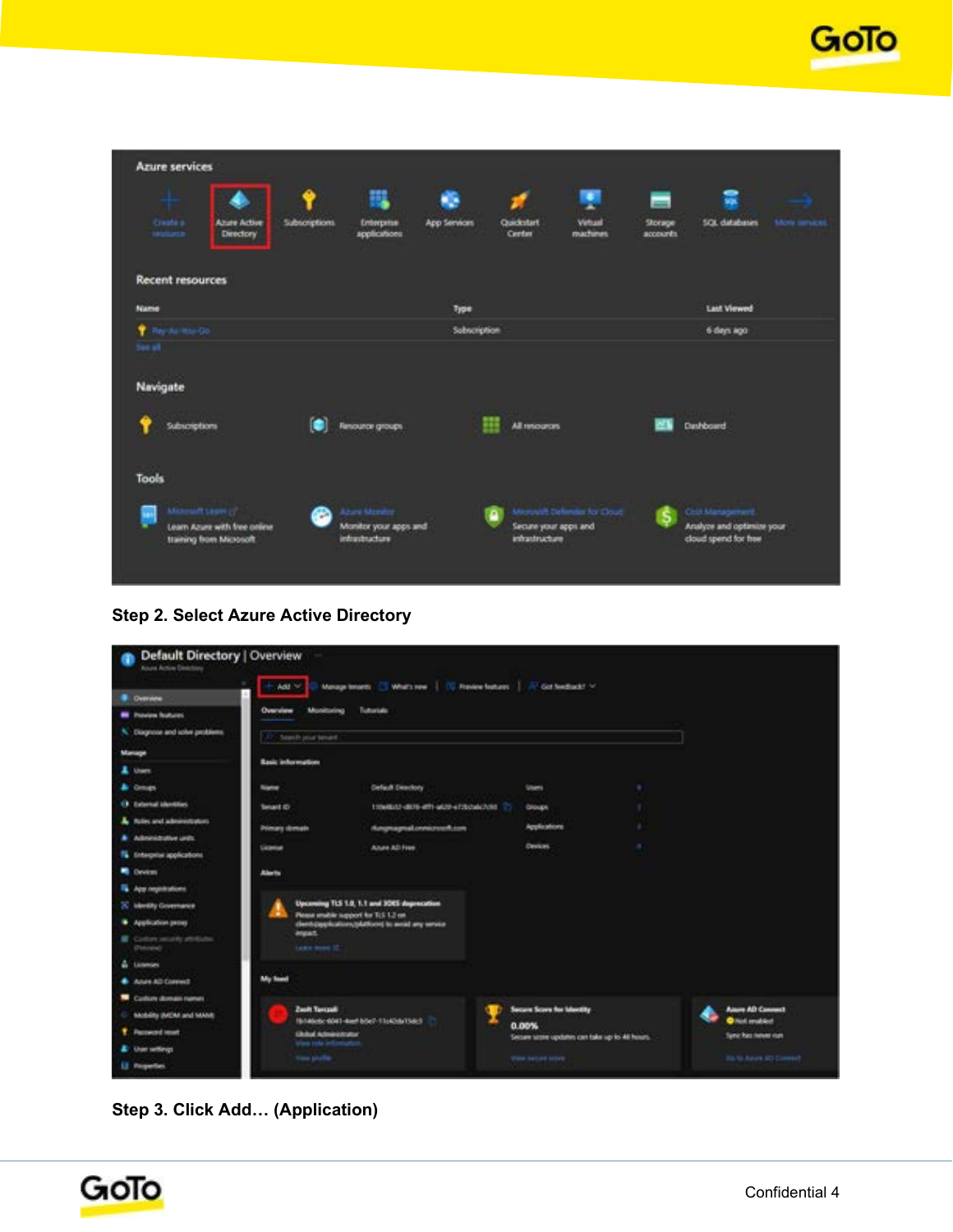

| Default Directory   Overview<br>Appe Active Directory                                         | $+$ Add $-$                                                        | Manage tenants Multiplew   12<br>Preview features                                                                                        | Cot feedback?                  |  |
|-----------------------------------------------------------------------------------------------|--------------------------------------------------------------------|------------------------------------------------------------------------------------------------------------------------------------------|--------------------------------|--|
| <b>B</b> Overview<br><b>Bill</b> Province Instrume:<br>Diagnose and solve problems:<br>Manage | User<br>Group<br><b>Enterprise application</b><br>App registration | Tratmelake                                                                                                                               |                                |  |
| A Users<br><b>A</b> Croups<br><b>EX External Identifies</b>                                   | <b>Name</b><br>Tenant ID                                           | Default Directory<br>110e8b32-d876-4ff1-a620-e72b2a6c7c93                                                                                | <b>Uters</b><br>Groups.        |  |
| A Roles and administrators<br>Administrative units<br><b>La Enterprise applications</b>       | Primary domain<br>License                                          | rlungmagmail.orenicrosoft.com<br>Azure AD Free                                                                                           | <b>Applications</b><br>Devices |  |
| <b>Devices</b><br>4 App regulations                                                           | <b>Alerts</b>                                                      |                                                                                                                                          |                                |  |
| X Identity Governance<br>+ Application proxy.<br>Custom security attributes<br>(Preview)      | impact.<br>Learn more Ct.                                          | Upcoming TLS 1.8, 1.1 and 3DES deprecation<br>Please enable support for TLS 1.2 cm<br>clents(applications/platform) to avoid any service |                                |  |
| <b>G</b> Licenses<br>Azure AD Connect<br>Custom domain names                                  | My feed                                                            |                                                                                                                                          |                                |  |

Step 4. (Register an application) You must set Name of application e.g. Rescue-test and then Click the "Add" button.

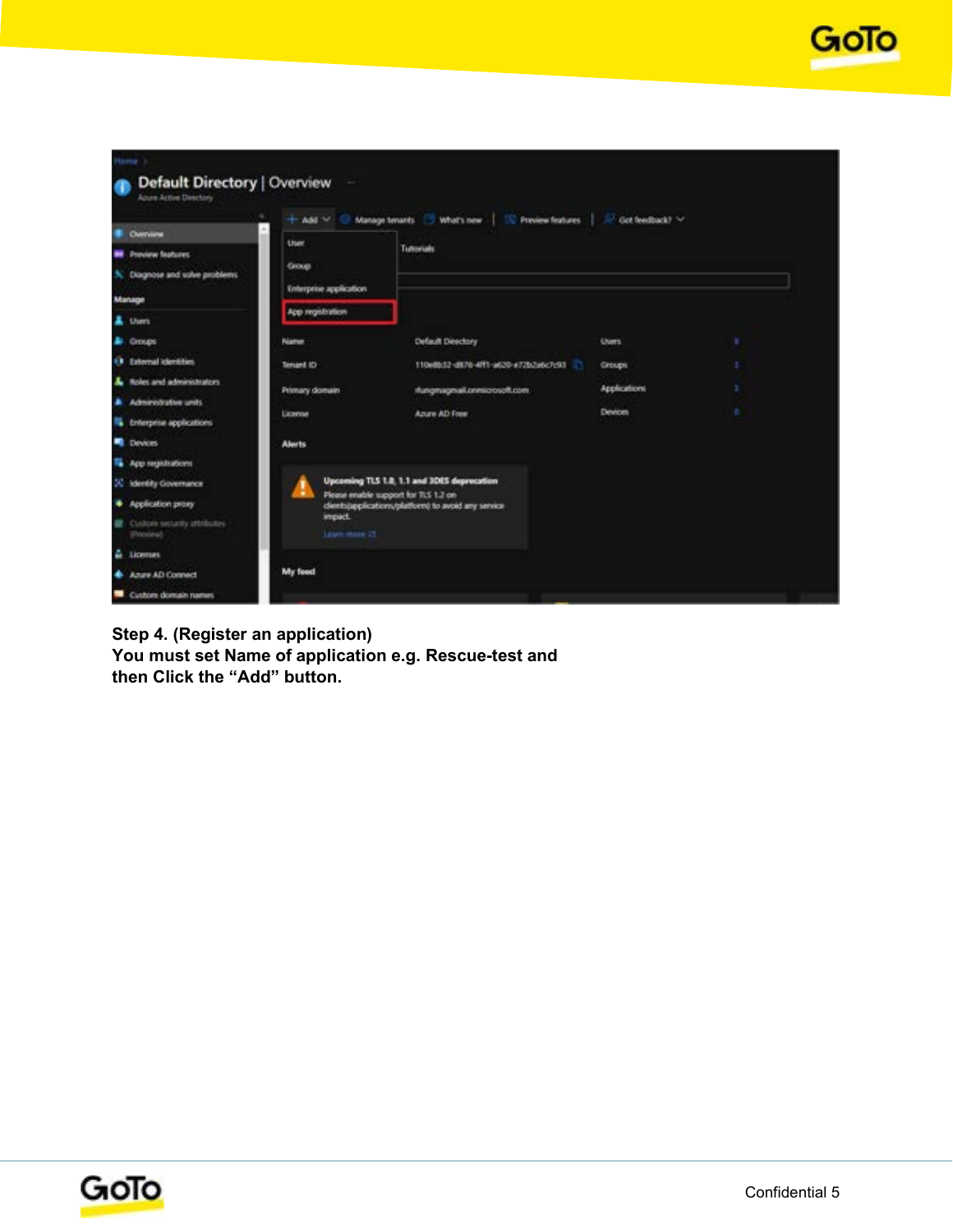

| Home > Default Directory >                                                |                                                                                                                                               |
|---------------------------------------------------------------------------|-----------------------------------------------------------------------------------------------------------------------------------------------|
| <b>Register an application</b>                                            |                                                                                                                                               |
| Name                                                                      |                                                                                                                                               |
|                                                                           | The user-facing display name for this application (this can be changed later).                                                                |
|                                                                           |                                                                                                                                               |
|                                                                           |                                                                                                                                               |
| Supported account types                                                   |                                                                                                                                               |
| Who can use this application or access this API?                          |                                                                                                                                               |
| ۰                                                                         | Accounts in this organizational directory only (Default Directory only - Single tenant)                                                       |
|                                                                           | Accounts in any organizational directory (Any Azure AD directory - Multitenant)                                                               |
|                                                                           | Accounts in any organizational directory (Any Azure AD directory - Multitenant) and personal Microsoft accounts (e.g. Skype, Xbox)            |
| Personal Microsoft accounts only                                          |                                                                                                                                               |
| Help me choose                                                            |                                                                                                                                               |
|                                                                           |                                                                                                                                               |
|                                                                           |                                                                                                                                               |
|                                                                           |                                                                                                                                               |
| Redirect URI (optional)                                                   |                                                                                                                                               |
| changed later, but a value is required for most authentication scenarios. | We'll return the authentication response to this URI after successfully authenticating the user. Providing this now is optional and it can be |
| Select a platform<br>v                                                    | e.g. https://example.com/auth                                                                                                                 |

Step 5. Make a note of your "Application Client ID" and "Directory tenant ID". These values will need the AdSync later

| <b>Innig + Debade Gleaning +</b><br>Rescue Test |                                              |                                                                                                               |                                         |                                |
|-------------------------------------------------|----------------------------------------------|---------------------------------------------------------------------------------------------------------------|-----------------------------------------|--------------------------------|
| A lamb Chry                                     | Il Debte - El Enfacent - Il Previne Baltanti |                                                                                                               |                                         |                                |
| <b>Comme</b>                                    |                                              | The concess of the association providends on Microsoft starting platform (presently Associated for developm). |                                         |                                |
| <b>BL GARANT</b>                                |                                              |                                                                                                               |                                         |                                |
| # Integration assistant                         | <b>Superflick</b>                            |                                                                                                               |                                         |                                |
| Manager                                         | Digital name                                 | 1944 S.F.                                                                                                     | Clark contestato                        | 1984 Ammun n.m.m.              |
| <b>B</b> fearching is properties:               |                                              | Application (clarif) (E.  ) means the best-business (7-2004-b) with                                           | Redeed LAIL                             | 1 INFAMING US                  |
| 11 Authorization                                |                                              |                                                                                                               | Application SLUID                       | 1 July 20 controlled and Start |
|                                                 |                                              | Directory Servery (2) 1970 MADP (\$70) 479 MAR 4776 Call Ford                                                 | Managed application in L. 1 Research of |                                |
| <b>1</b> Curtilizates & secrets                 |                                              | Transmitted and more from 1.500 programmers and                                                               |                                         |                                |
| 13 Noten configuration                          |                                              |                                                                                                               |                                         |                                |
| 11 Afrikanskallen                               | Get Started Documentation                    |                                                                                                               |                                         |                                |
| <b>A</b> Terminal AP                            |                                              |                                                                                                               |                                         |                                |

Step 6. Click Certificates & secrets menu and click the "New client secret" button.

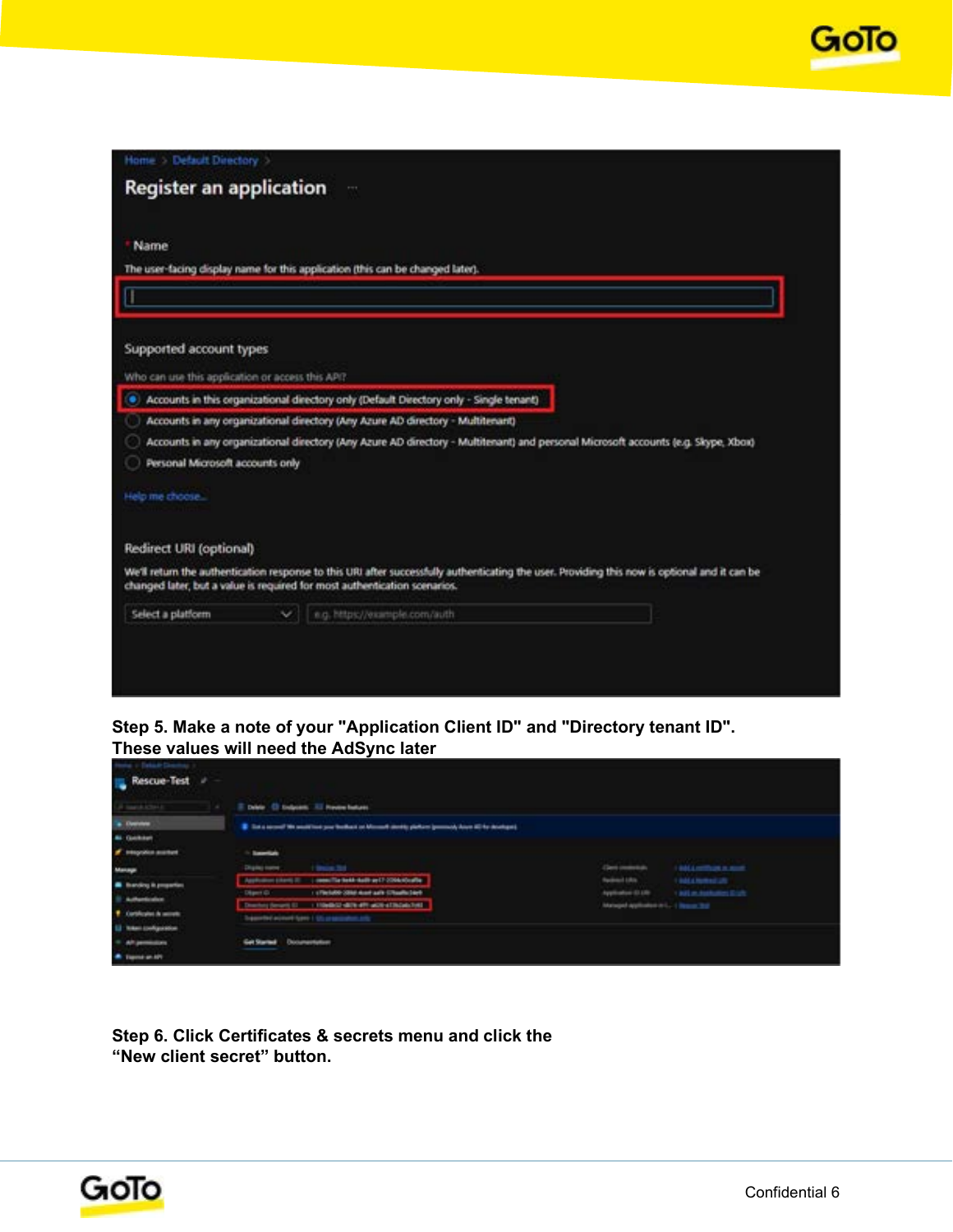

| JP family (Other)                                                                                       | <b>Price leadsale</b>                                                                                                                                                                                                                                                                           |  |
|---------------------------------------------------------------------------------------------------------|-------------------------------------------------------------------------------------------------------------------------------------------------------------------------------------------------------------------------------------------------------------------------------------------------|--|
| <b>Dylvine</b><br><b>ALL Quickstart</b><br>Integration availant                                         | Credentials enable confidential applications to identify themselves to the authentication service when moving tokens at a web addressable location (using an HTTP).<br>schemes. For a higher level of assurance, we recommend using a certificate (instead of a client secret) as a credential. |  |
| Manager                                                                                                 | Application registration invtificates, secrets and federated credentials (an be found in the tate below.                                                                                                                                                                                        |  |
| <b>B</b> branding & properties<br>Authentication<br>Certificates & secrets                              | Federated medermak (O)<br>Contificates (D)<br>Client secrets (0)<br>A secret string that the application uses to prove its identity when requesting a token. Also can be referred to as application persents.                                                                                   |  |
| 12 Solars configuration<br>AIR permissions<br><b>Capose an API</b>                                      | New client secret<br>Description<br><b>Lighted</b><br><b>Walker!</b><br>Secret ID                                                                                                                                                                                                               |  |
| <b>R.</b> App toles<br><b>A</b> Chemers<br><b>Roles and administrators   Preview</b><br><b>Manifest</b> | No client secrets have been created for this application.                                                                                                                                                                                                                                       |  |

Step 7. Click - New Client Secret e.g. Let's set the name of Clien Secret e.g. Ad secret

| Home 1 Default Directory 1 Basican Dol                                            |                                                                                                                                                                                                            | Add a client secret |                       |  |
|-----------------------------------------------------------------------------------|------------------------------------------------------------------------------------------------------------------------------------------------------------------------------------------------------------|---------------------|-----------------------|--|
| Rescue-Test   Certificates & secrets /                                            |                                                                                                                                                                                                            | Desdelon            | ted Neutur-+Ad secret |  |
| A Teach China<br>$\sim$                                                           | <b>IV Got feedback?</b>                                                                                                                                                                                    | Topmer              | Recommended & months  |  |
| <b>S. Cheroles</b><br><b>44 Charlotan</b><br># Integration anistant               | Dedentials enable confidential applications to identify themselves to the authentication service will<br>scheme). For a higher land of assurance, we responded using a continuate protivad of a dient sec- |                     |                       |  |
| Manager                                                                           | P Application registration control cates, secrets and fishingted credentials can be found in the table bot.                                                                                                |                     |                       |  |
| <b>B bunding &amp; properties</b><br>Authentication                               | Technologi credentials 23<br>Cartificates (D)<br>Cherit secrets (3)                                                                                                                                        |                     |                       |  |
| <b>Certificates ALMONTE</b>                                                       | A usured string that the application uses to prove its identity whim respecting a taken. After car to                                                                                                      |                     |                       |  |
| El Token configuration<br><sup>th</sup> API permissions<br><b>A</b> Expose an API | New clevel second<br>Value<br><b>Description</b><br>lapim                                                                                                                                                  |                     |                       |  |
| <b>IL Approved</b><br><b>A</b> Owners                                             | No client secrets have been created for this application.                                                                                                                                                  |                     |                       |  |
| A finite and administration [ Porcess                                             |                                                                                                                                                                                                            |                     |                       |  |
| <b>B.</b> Interfect                                                               |                                                                                                                                                                                                            |                     |                       |  |

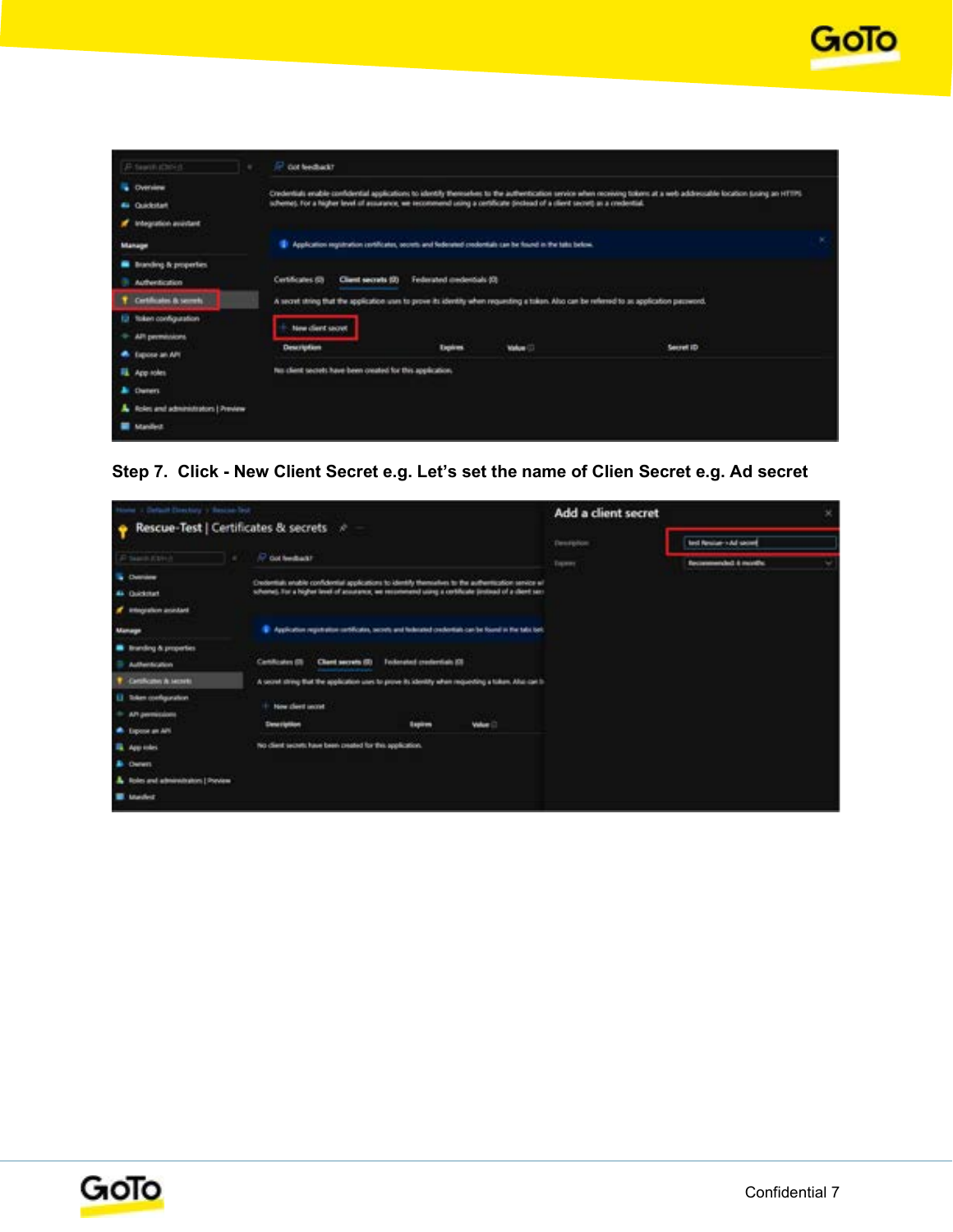

Step 8. Save to value of Client Secret, this value will need to be provided to AdSyn.



Step 9. Click App Permissions

| Rescue-Test   API permissions #                                                     |                                                                               |            |                                                                                                                                      |                                                                                                                                                                                                   |                    |
|-------------------------------------------------------------------------------------|-------------------------------------------------------------------------------|------------|--------------------------------------------------------------------------------------------------------------------------------------|---------------------------------------------------------------------------------------------------------------------------------------------------------------------------------------------------|--------------------|
| All Sweets (Calve)                                                                  | <b>Referels   IV Got freeBlack!</b>                                           |            |                                                                                                                                      |                                                                                                                                                                                                   |                    |
| Convinte<br><b>44 Guidement</b><br>Integration associant                            |                                                                               |            | organization, or in organizations where this app will be used. Loom more                                                             | The "Menis consent required" column down the default sake for an organization. However, sure consent can be customized per permission, uses or app. This column may not reflect the value in your |                    |
| Manage<br><b>B</b> Numbog & properties<br>Authoritication<br>Cartificates & secrets | Configured permissions<br>Add a permission                                    |            | all the permissions the application beach. Learn times about promissions and assumed<br>Grant administrational for Default Directory | Applications are authorized to call APIs when they are granted permission by uservadmins as part of the consent process. The list of configured permissions should include                        |                    |
| El Token configuration<br>API permissions                                           | <b>AR / Permissions hame</b>                                                  | Type       | Description                                                                                                                          | Admin.competitivega Maltas                                                                                                                                                                        |                    |
| <b>A</b> Expose an API<br><b>IL App soles</b>                                       | whitework Days (1)<br>Links Bread                                             | thelegated | Sign in and read year profile                                                                                                        | <b>MAY</b>                                                                                                                                                                                        | 111<br><b>TIME</b> |
| <b>A</b> Current<br>A Foles and administrators   Preview<br><b>Manifest</b>         | To sink and manage permissions and star consent, by distinguist applications. |            |                                                                                                                                      |                                                                                                                                                                                                   |                    |

Step 10. Click Add Permission then select Microsoft Graph

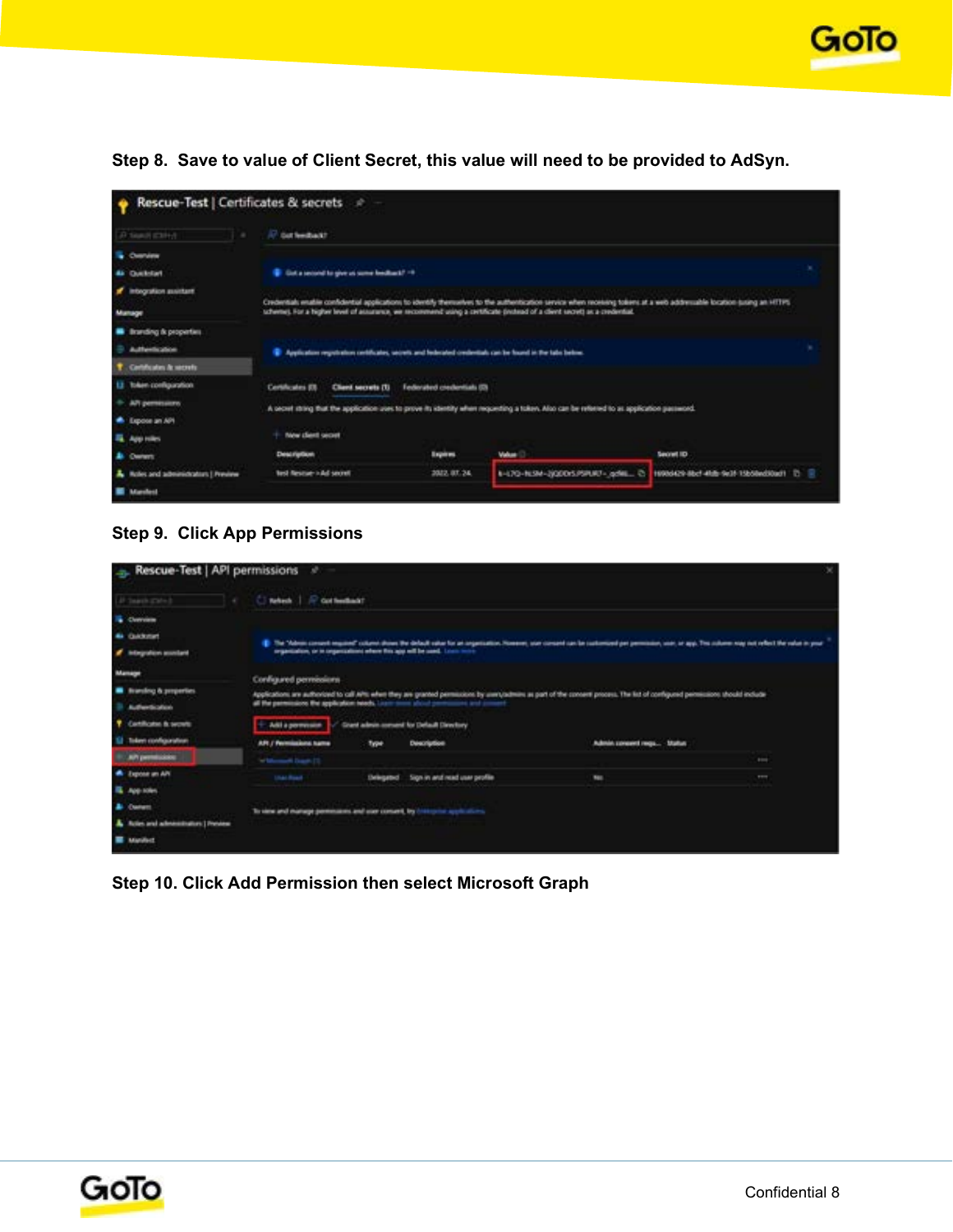



Step 11. Select the type of permissions!



Step 12. Select the "Application permission"

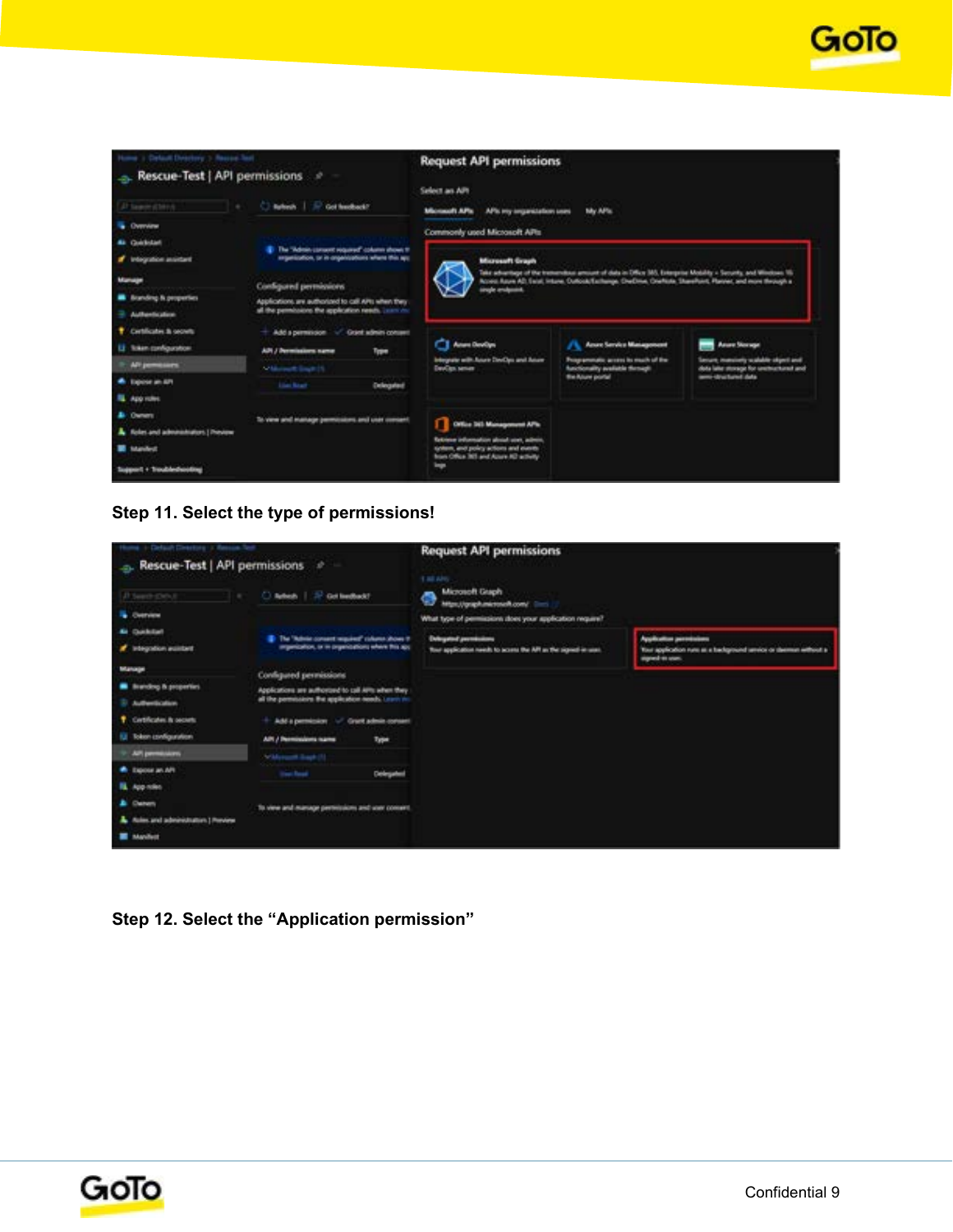



#### Step 13. Select the User/User Read All permission

| Rescue-Test   API permissions          | - 9                                                  | <b>CARAPU</b>                                              |             |  |
|----------------------------------------|------------------------------------------------------|------------------------------------------------------------|-------------|--|
| A Sweet (Child)<br>×                   | Sebeds   F Got feedback?                             | 2 Threativdicators                                         |             |  |
| <b>Dyenview</b>                        |                                                      |                                                            |             |  |
| <b>44 Quicklast</b>                    | The "Admin content required" column shows the        | > trust/rameworkstey/set                                   |             |  |
| # Integration assistant                | organization, or in organizations where this app     | > UserAuthenticationMethod                                 |             |  |
| Manager                                | Configured permissions                               |                                                            |             |  |
| <b>Branding &amp; properties</b>       | Applications are authorized to call APs when they    | > UserNotification                                         |             |  |
| <b>B</b> Authentication                | all the permissions the application needs. Learn to: | > UserShiftPreferences                                     |             |  |
| T Certificates & secrets               | Add a permission / Crant admin consent               |                                                            |             |  |
| El Token configuration                 | API / Permissions name<br><b>Type</b>                | V User (%)                                                 |             |  |
| API permitations                       | Williamson Deph (7)                                  | User-Export,AB (2)                                         | w           |  |
| <b>A</b> Expose an API                 | <b>Green Bank</b><br>Delogated                       | Export user's data                                         |             |  |
| <b>IL App roles</b>                    |                                                      | UserJiviteAll Cl<br>invite guest users to the organization | w           |  |
| <b>B</b> Owners                        | To view and morskge permissions and user consent.    | Uter:Managetdertikes.All (3)                               |             |  |
| A It lies and administrators   Preview |                                                      | Manage all users' identities                               | <b>Mrs.</b> |  |
| <b>M</b> Manifest                      |                                                      | comfeelat (i):<br>final all users' full profiles.          | ▬           |  |
| Support + Traubleshooting              |                                                      | Use ReadWrite AE (D)                                       | t           |  |
| P Traubleshooting                      |                                                      | Read and write all users' full profiles                    |             |  |
| <b>A</b> New support request           |                                                      | <b>WindowsUpdates</b>                                      |             |  |
|                                        |                                                      | Worldorocintegration                                       |             |  |

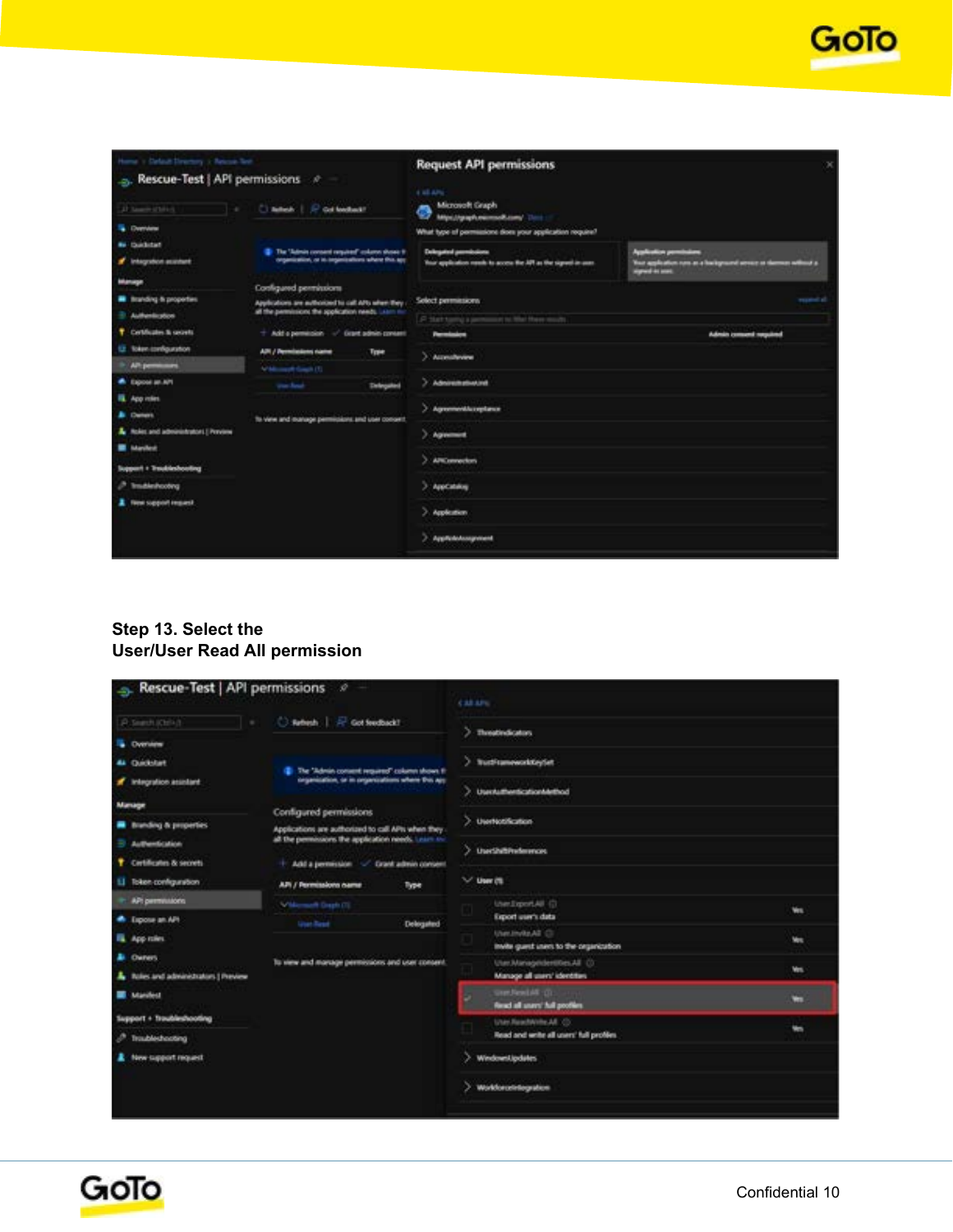

#### Step 14. Select the Group/Read all groups permission

| Rescue-Test   API permissions                                 | is.                                                                                                       |                                                                     |  |
|---------------------------------------------------------------|-----------------------------------------------------------------------------------------------------------|---------------------------------------------------------------------|--|
| A Seech (Other)<br>$\sim$                                     | Refired Cat feedback?<br>$\circ$                                                                          | 4.88.826<br>/ Crostman, Lake Mil. Multi                             |  |
| <b>Comment</b>                                                |                                                                                                           | ) Externalizes                                                      |  |
| <b>ALL Charlestant</b><br><b>A</b> integration assistant      | The "Admin concert required" column shows it<br>organization, or in imperizations where this ap-          | $>$ Films                                                           |  |
| Manage                                                        | Configured permissions                                                                                    | $\vee$ Group (1)                                                    |  |
| <b>B</b> firanding & properties<br>Authentication             | Applications are authorized to call APs when they<br>all the permissions the application needs, Lisans in | Droug Create Ci<br>Ws.<br>Onste groups                              |  |
| <b>T</b> Certificates & secrets                               | - Add a permission - Grant admin consent                                                                  | Group Availabil (3)<br><b>Vest</b><br><b>Final all groups</b>       |  |
| <b>Iblem configuration</b><br>1.1<br><b>API pertraitainmy</b> | API / Permissions name<br>Type                                                                            | Group.feadWrite.AE (2)<br><b>Vest</b><br>Read and write all groups. |  |
| E Expose an API                                               | Ar Meynamle Grayin (7)<br>Delegated<br><b>Liver Road</b>                                                  | GroupMember                                                         |  |
| <b>IL App roles</b>                                           |                                                                                                           | > IdentifyProvider                                                  |  |
| <b>A</b> Owners<br>A light and administrators ( Preview       | To view and manage permissions and user consent                                                           | 3. IdentifyRiddiwerd                                                |  |
| <b>Manfest</b>                                                |                                                                                                           | IdentityRide/ServicePrincipal                                       |  |
| Support + Troubleshooting                                     |                                                                                                           |                                                                     |  |
| $P$ Touble Proofing                                           |                                                                                                           | Identify@nlightist                                                  |  |
| A New support request                                         |                                                                                                           | blentifytherflow                                                    |  |
|                                                               |                                                                                                           | information/natection/rakey                                         |  |

#### Step 15. Select the Directory/Read directory data permission

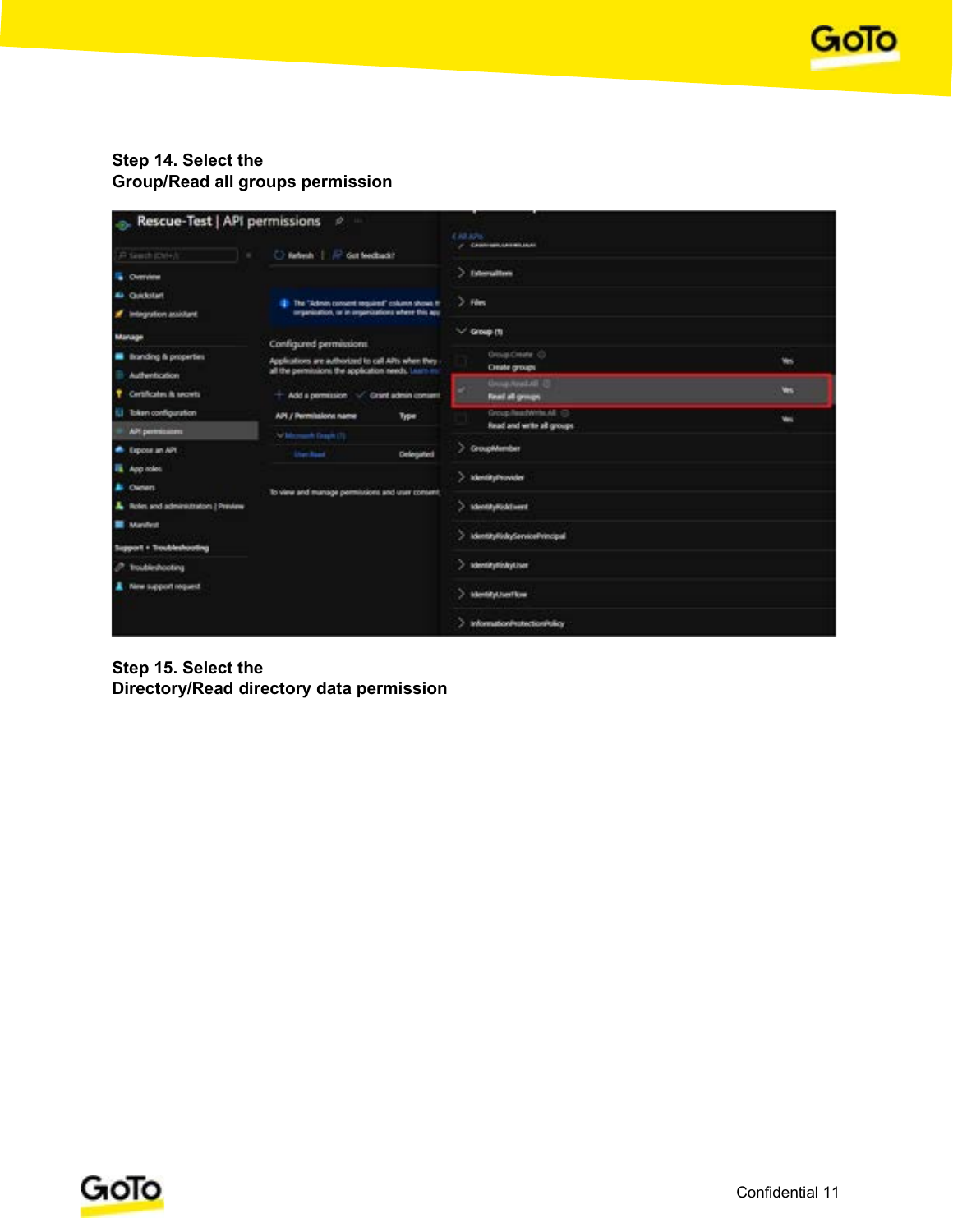

| Rescue-Test   API permissions        | $\mathcal{P}$                                      |                                                               |   |
|--------------------------------------|----------------------------------------------------|---------------------------------------------------------------|---|
|                                      |                                                    | 4.48.48%                                                      |   |
| <b>P. Lewch (Chil+A)</b><br>×        | C Refireds   R Got foreback?                       | $>$ Device                                                    |   |
| <b>L</b> Overview                    |                                                    | DeviceManagementApps                                          |   |
| <b>64 Chickstant</b>                 | The "Admin connect required" column shows in       |                                                               |   |
| <b>a</b> letterpration assistant     | organization, or in organizations where this app.  | > DeviceManagementConfiguration                               |   |
| Manage                               | Configured permissions                             | > DevonVoragementManagedOevices                               |   |
| B. Branding & properties             | Applications are authorized to call APs when they  |                                                               |   |
| 3 Authentication                     | all the permissions the application needs, seem ma | > DeviceManagementRBAC                                        |   |
| T Certificates & secrets             | Add a permission V Crant admin consent             | > DeviceManagementSenviceConfig                               |   |
| (2) Token configuration              | AIR / Permissions name<br>Type                     |                                                               |   |
| <b>API permessions</b>               | <b>V Memoiri Gapt ITI</b>                          | $\vee$ Directory (f)                                          |   |
| <sup>4</sup> Expose an API           | Line Road<br>Delegated                             | Directory/Anistal (3)                                         | ▬ |
| Fig. App roles                       |                                                    | <b>Read directory data</b>                                    |   |
| <b>B</b> Chemers                     | To view and manage permissions and user consent.   | Directory-Awayteene.Adr  (3)<br>Read and write directory data | ł |
| A Roles and administrators   Preview |                                                    |                                                               |   |
| <b>M</b> Manifest                    |                                                    | > Domain                                                      |   |
| Support + Troubleshooting            |                                                    | 3 allegancy                                                   |   |
| <sup>2</sup> Troubleshooting         |                                                    |                                                               |   |
| <b>E</b> New support request         |                                                    | > EduAdministration                                           |   |
|                                      |                                                    | > Idulusgenerit                                               |   |
|                                      |                                                    | > Edulation                                                   |   |
|                                      |                                                    |                                                               |   |
|                                      |                                                    | Add personnels<br>Dacard                                      |   |
|                                      |                                                    |                                                               |   |

Step 16. Select Add permission button

| Rescue-Test   API permissions                           | - 4                                                                        |                                                                           |                                                                                                                             |                                                                                                                                                                                            |                                |       |
|---------------------------------------------------------|----------------------------------------------------------------------------|---------------------------------------------------------------------------|-----------------------------------------------------------------------------------------------------------------------------|--------------------------------------------------------------------------------------------------------------------------------------------------------------------------------------------|--------------------------------|-------|
| JD Search (Cliftud)                                     | <b>Referrir   Fr Got freedback?</b>                                        |                                                                           |                                                                                                                             |                                                                                                                                                                                            |                                |       |
| <b>Comview</b><br><b>44 Confester</b>                   |                                                                            |                                                                           | A. You are editing permanently) to your application, users will have to consent even if they've already done up previously. |                                                                                                                                                                                            |                                |       |
| <b>T</b> integration assistant                          |                                                                            |                                                                           |                                                                                                                             | (B) The "Admin consent required" cultures shows the default value for an organization. Finances user competition be customized par permission, user, or app. This column may not reflect t |                                |       |
| Manage                                                  |                                                                            | crownication, or in organizations where this app will be used. I non more |                                                                                                                             |                                                                                                                                                                                            |                                |       |
| <b>B</b> Haanding & properties<br><b>Authentication</b> | Configured permissions                                                     |                                                                           |                                                                                                                             |                                                                                                                                                                                            |                                |       |
| Certificates & secrets                                  |                                                                            |                                                                           | all the permissions the application needs: (asin tress about permissions and consult)                                       | Applications are authorized to call APs when they are granted permissions by userstadmins as part of the consent process. The list of configured permissions should exclude                |                                |       |
| El Nière configuration                                  |                                                                            |                                                                           |                                                                                                                             |                                                                                                                                                                                            |                                |       |
| <b>API permissions</b>                                  | Add a permission                                                           | Grant admin consent for Default Directory                                 |                                                                                                                             |                                                                                                                                                                                            |                                |       |
| <sup>4</sup> Expose an API                              | API / Permissions name                                                     | Type                                                                      | <b>Chescription</b>                                                                                                         | Admin consent require Matus                                                                                                                                                                |                                |       |
| <b>FB</b> App rotes                                     | <b>Schlesswift Graph (6)</b>                                               |                                                                           |                                                                                                                             |                                                                                                                                                                                            |                                | 444   |
| <b>A.</b> Owner:                                        | Givening Read All                                                          |                                                                           | Application Need directory data                                                                                             | <b>Yes</b>                                                                                                                                                                                 | A. Not granted for Default     |       |
| A Toles and administrators   Preview                    | <b>Group Appl.id</b>                                                       |                                                                           | Application Need all droups                                                                                                 | <b>Well</b>                                                                                                                                                                                | A Not granted for Delault      |       |
| <b>E Manifest</b>                                       | <b>Days Board</b>                                                          | Delegated                                                                 | Sign in and read user profile                                                                                               | No.                                                                                                                                                                                        |                                | 44.44 |
| <b>Turport + Traubleshooting</b>                        | <b>Una Small</b>                                                           |                                                                           | Application Read all users' full profiles                                                                                   | <b>Voice</b>                                                                                                                                                                               | A. Not granted for Detault 111 |       |
| <b>Troubleshooting</b>                                  |                                                                            |                                                                           |                                                                                                                             |                                                                                                                                                                                            |                                |       |
| <b>A</b> New support request                            | To view and manage permissions and user consent, by Universe spelicistics. |                                                                           |                                                                                                                             |                                                                                                                                                                                            |                                |       |

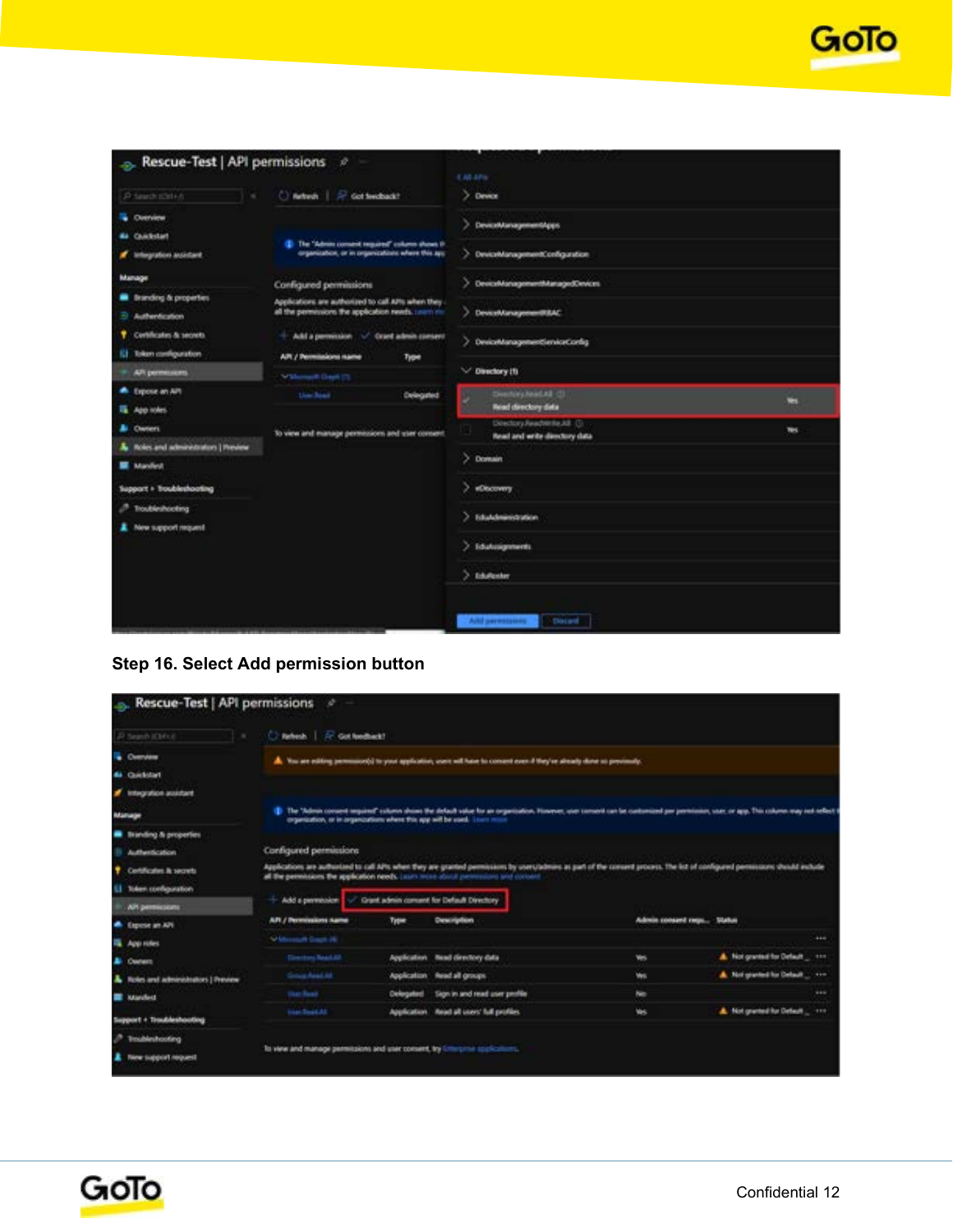

| Rescue-Test   API permissions                                                              | and an                                                                          |             |                                                                                                                                                                                                                                                                      |                           |                                  |             |
|--------------------------------------------------------------------------------------------|---------------------------------------------------------------------------------|-------------|----------------------------------------------------------------------------------------------------------------------------------------------------------------------------------------------------------------------------------------------------------------------|---------------------------|----------------------------------|-------------|
| P Seech CM+3                                                                               | <b>Reback   IP Got foreback?</b>                                                |             |                                                                                                                                                                                                                                                                      |                           |                                  |             |
| <b>U</b> Dervice<br><b>44 Cuickstart</b><br><b>If</b> Integration assistant<br>Manage      | Grant admin consent confirmation.<br>match what is listed below.<br>Apr.        |             | Do you want to grant consent for the requested permissions for all accounts in Default Directory? This will spullet any existing admin consent records this application almay                                                                                        |                           |                                  |             |
| <b>B</b> Blanding & properties<br><b>Authentication</b><br><b>T</b> Cartificates & secrets | $\sim$<br>- AAI a permission - Grant administration Default Directory           |             | Applications are authorized to call APs when they are granted permissions by user unliming as part of the consent process. The list of configured permissions should include<br>all the permissions the application needs, cases many about permissions and interact |                           |                                  |             |
| El Token combigurations                                                                    | AIR / Permissions name                                                          | Topper      | <b>Description</b>                                                                                                                                                                                                                                                   | Admin concent regu Status |                                  |             |
| API permittative                                                                           | 34 Morrowell Graph (B)                                                          |             |                                                                                                                                                                                                                                                                      |                           |                                  | \$100       |
| <b>B</b> Exposurance                                                                       | <b>Clearboy Road AV</b>                                                         |             | Application Nead-developy data                                                                                                                                                                                                                                       | W1                        | A. Not granted for Default 1111  |             |
| <b>IL App soles</b>                                                                        | Circula Regulation                                                              |             | Application fixed all groups                                                                                                                                                                                                                                         | W11                       | A. Not granted for Default       |             |
| <b>A</b> Cener                                                                             | <b>Court Banel</b>                                                              | Delinquised | Sign in and read user profile                                                                                                                                                                                                                                        | <b>No</b>                 |                                  | <b>Bank</b> |
| A Luke and administrators   Preview<br><b>M</b> Manhot                                     | User Paris Life                                                                 |             | Application Thrust all users' full profiles                                                                                                                                                                                                                          | m                         | A. Not granted for Default _ new |             |
| <b>Support . Traubleshooting</b><br>Troublin/hooting                                       | To very and manage permissions and coar concert, try interprene squiricitizing. |             |                                                                                                                                                                                                                                                                      |                           |                                  |             |
| <b>New support request</b>                                                                 |                                                                                 |             |                                                                                                                                                                                                                                                                      |                           |                                  |             |

Step 17. Select Grant admin button and then press the Yes button.

Step 18. Close the Azure Ad portal.

The resulting Client ID, Tenant, and Client Secret must be entered in AdSync.

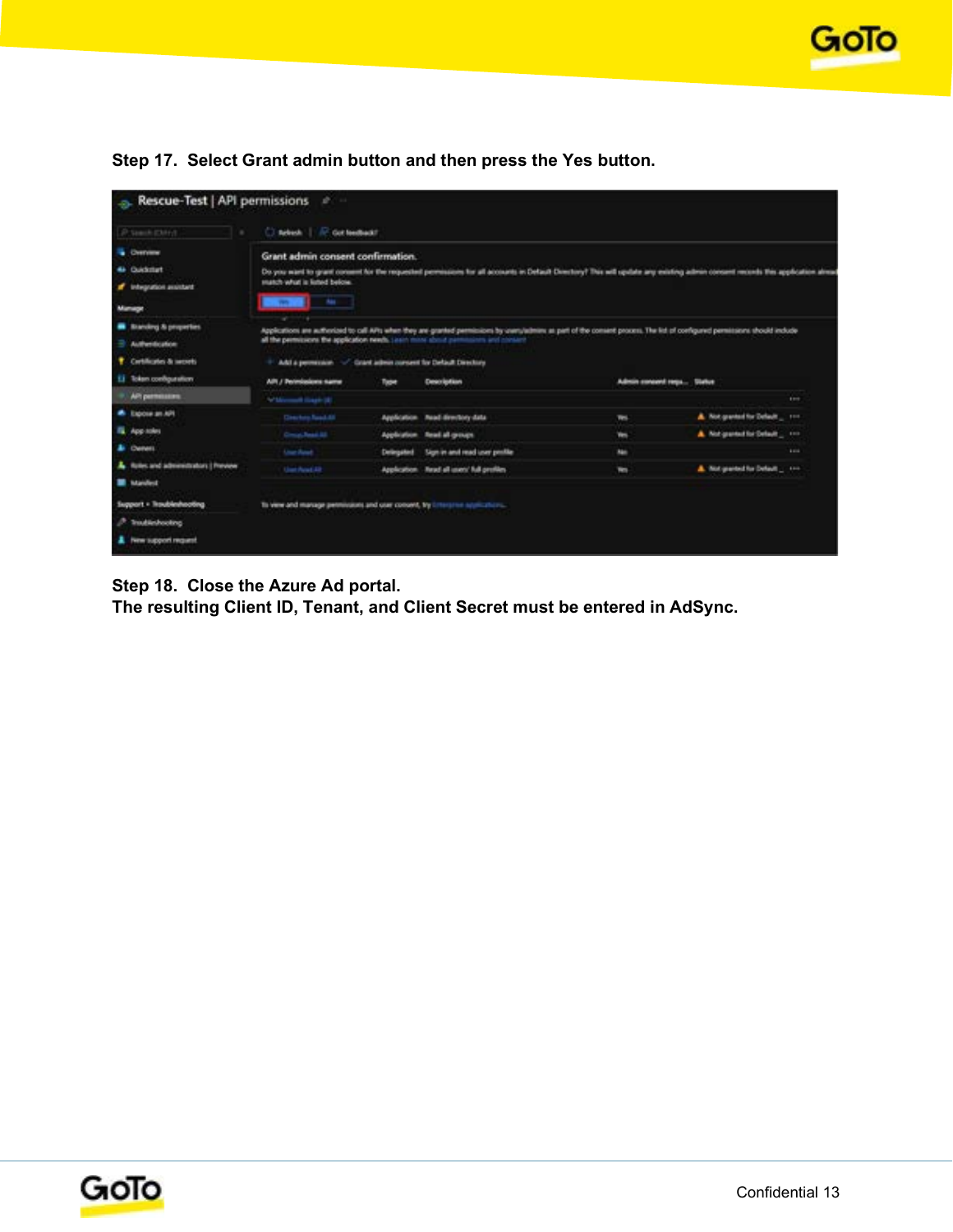| Rescue Active Directory                      | n |  |
|----------------------------------------------|---|--|
| <b>ORescue</b>                               |   |  |
|                                              |   |  |
| Please set your Rescue Azure App credentials |   |  |
| Client ID:                                   |   |  |
| Tarient ID:                                  |   |  |
| Client Secret:                               |   |  |
| Need help?                                   |   |  |
|                                              |   |  |
|                                              |   |  |
|                                              |   |  |
|                                              |   |  |
|                                              |   |  |
|                                              |   |  |
|                                              |   |  |
|                                              |   |  |
|                                              |   |  |
|                                              |   |  |
|                                              |   |  |

#### Step 9:

Here you will select the groups you want to synchronize. The first column contains the Azure AD Groups, select one Active Directory Group you want to synchronize with a Rescue Group. The second column contains the Rescue Groups. Select one group that will be synchronized with the AD Group. Now you have one group selected from the first two columns. Click the arrow button that is facing towards the third column to finalize the selection.

Now you successfully selected two Groups that will be synchronized. If you want to select multiple groups, repeat the actions from the start.

If you wish to cancel a synchronization between two groups, select them from the third column, and click the arrow button facing towards the second column.

When you have finished selecting the groups, click the Next button.

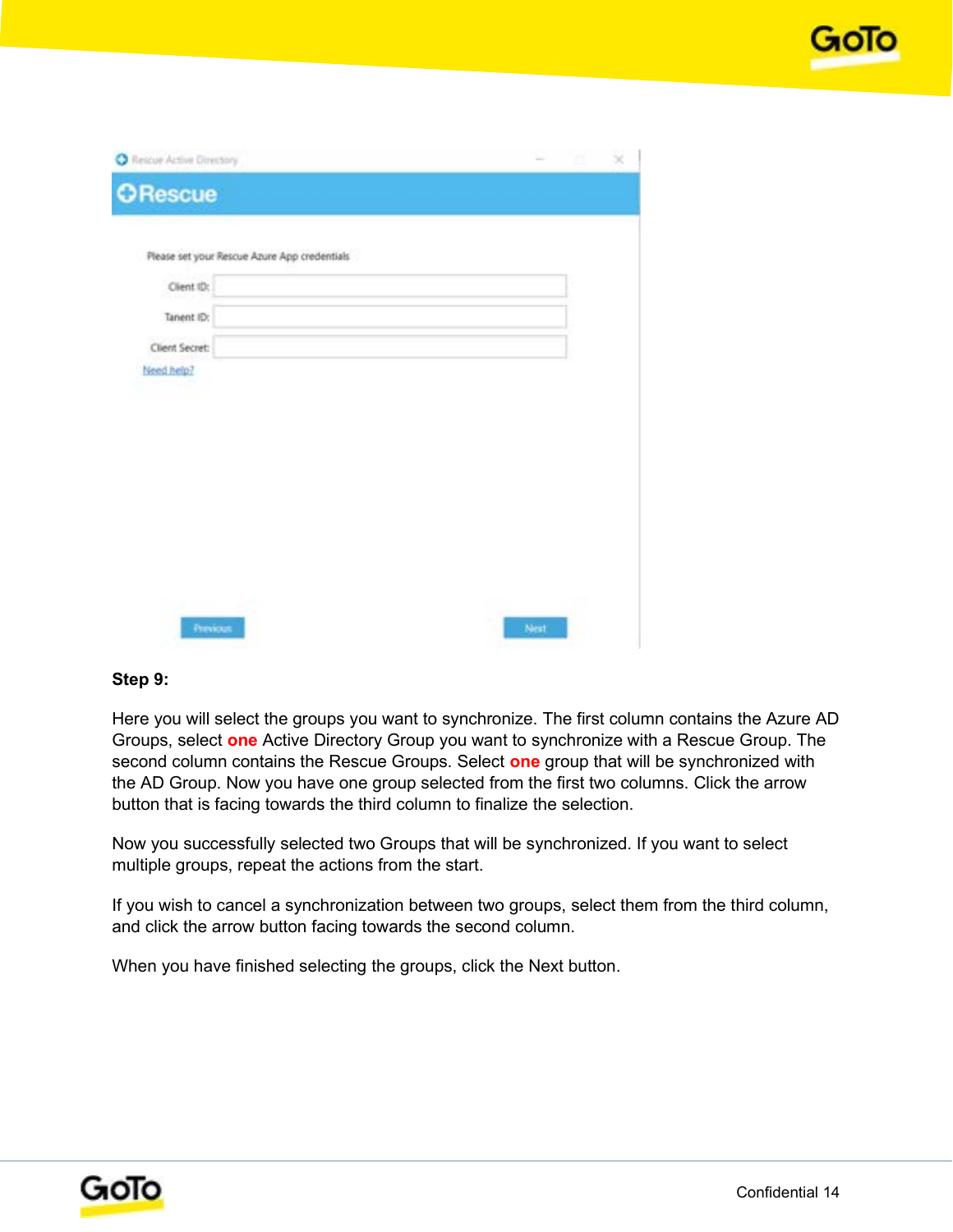

|                       | Rescue Active Directory                                  |  | × |
|-----------------------|----------------------------------------------------------|--|---|
| <b>O</b> Rescue       |                                                          |  |   |
|                       | Please define a search criteria.                         |  |   |
| Domain:               |                                                          |  |   |
| Group filter: support |                                                          |  |   |
|                       | The 'Group field' is mandatory field. Use * as wildcard. |  |   |
|                       | Eg. *Operations*, Operations*, Operations, etc.          |  |   |
|                       |                                                          |  |   |
|                       |                                                          |  |   |
|                       |                                                          |  |   |
|                       |                                                          |  |   |
|                       |                                                          |  |   |

Step 10:

Enter a search criteria e.g. support

Enter a search term e.g. aid. AdSync searches for this term between AD groups.

For example, you will find the specified AD group if the AD group name is LogMeIn Support and the search criteria is e.g. supp or support, or log and so on

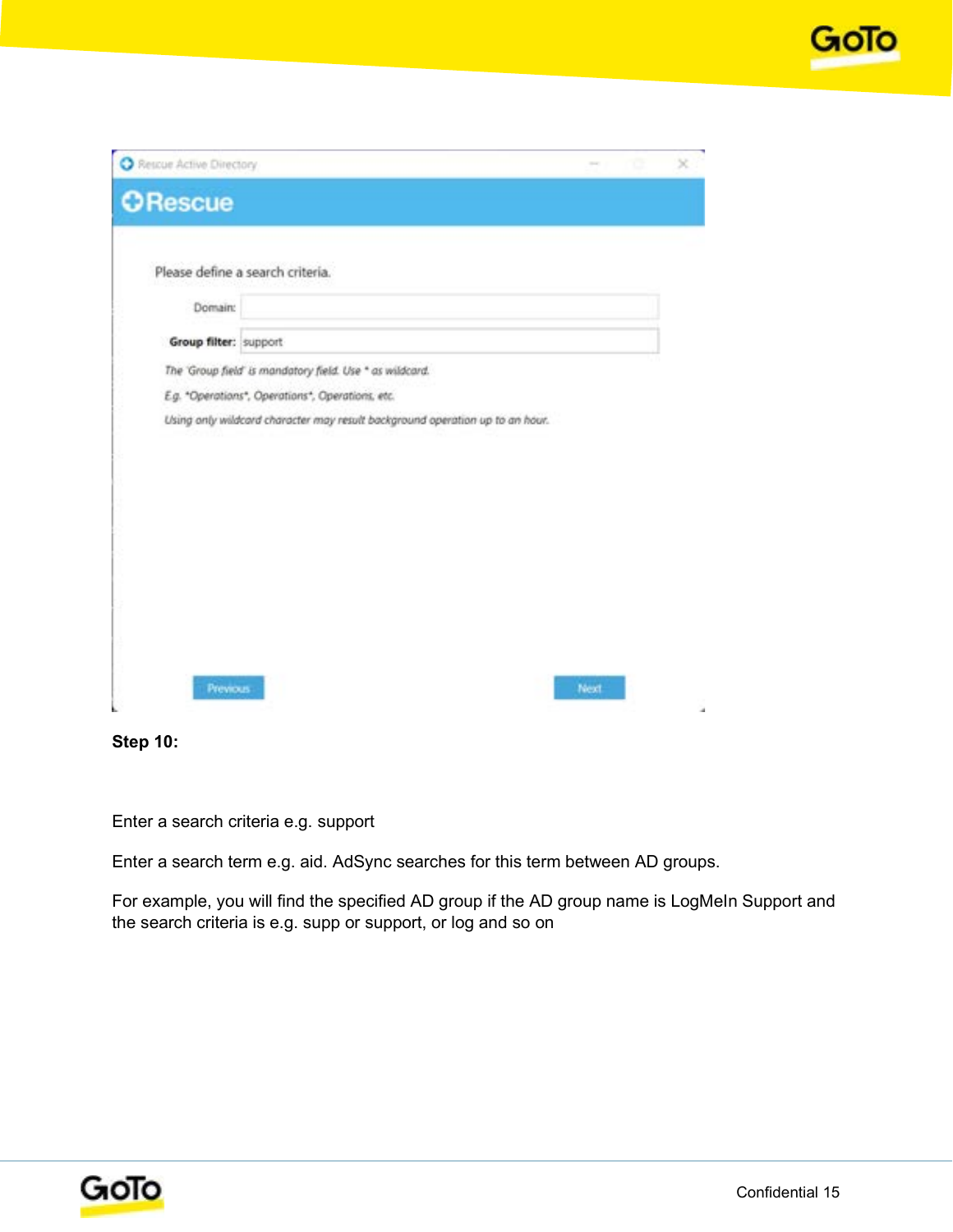

 $\times$ 

|  | Rescue Active Directory |  |
|--|-------------------------|--|
|  |                         |  |

### ORescue

| Active Directory Groups            | Rescue Group          | <b>Syncronized Groups</b>                                                               |
|------------------------------------|-----------------------|-----------------------------------------------------------------------------------------|
| HUUUU (0 syncable users)           | AD test               |                                                                                         |
| jijiji (10 syncable users)         | Technician Group      |                                                                                         |
| Logmein Support (6 syncable users) | Technician Group      |                                                                                         |
| Test Group 1 (3 syncable users)    | Technician Group 1    |                                                                                         |
| Test Group 2 (2 syncable users)    | TG1                   |                                                                                         |
| Test group 3 (7 syncable users)    |                       | ×                                                                                       |
| Filter Active Directory Groups:    | Filter Rescue Groups: | Use UserPrincipalName instead of<br>Email addres<br>Use Email address as a Single Sign- |



Connect at least one Active Directory Group to Rescue Group and click >> button. If you would like to use "UserPrincipalName" instead of E-mail address in Rescue, Click the checkbox. There is also a possibility to use Email address as a Single Sign-On ID. When it is turned on, the SSO ID in Rescue gets the email address. After clicking Next, a confirmation window will pop up, asking if you wish to continue with the synchronization. Select Yes.

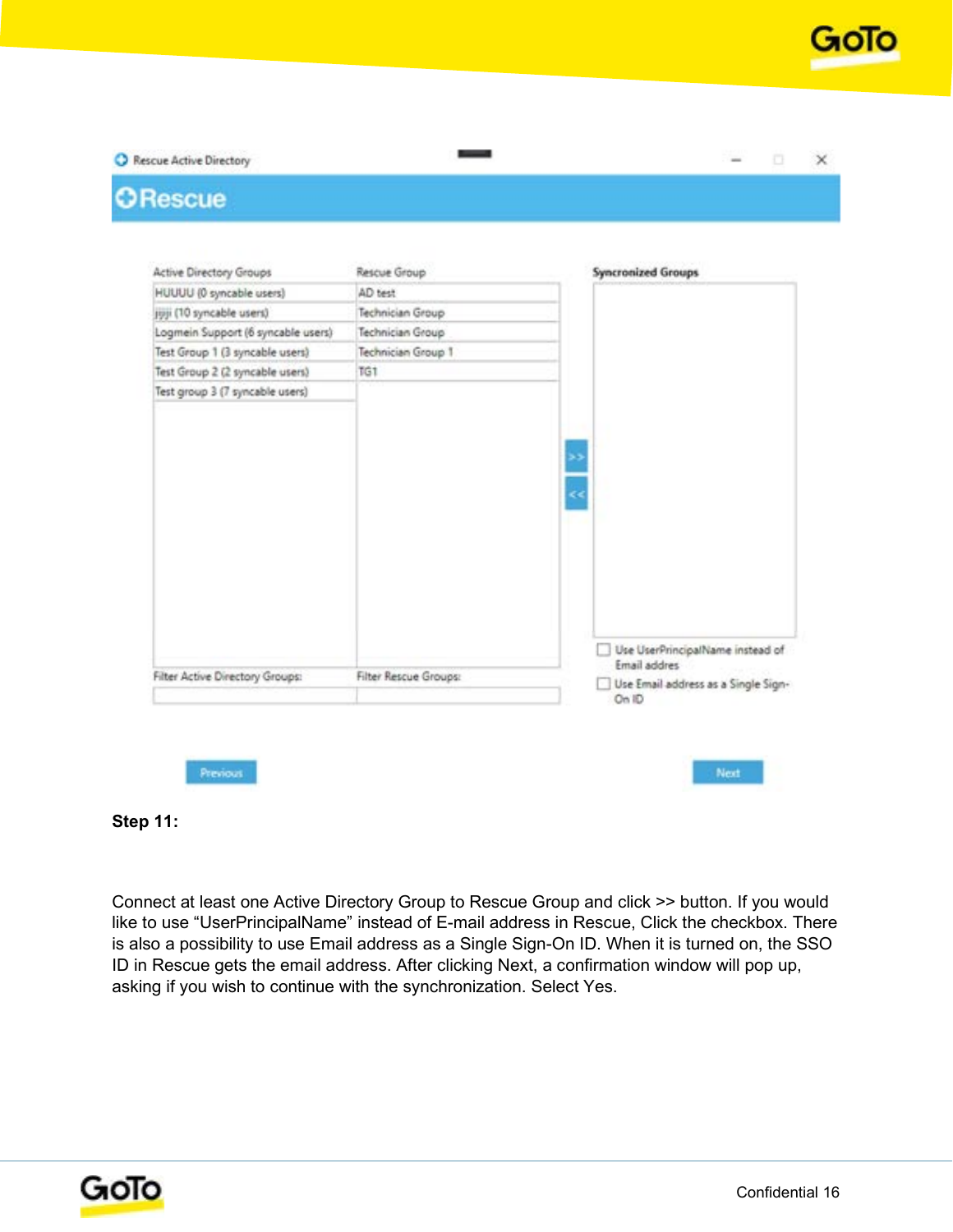

| Confirmation   |                                    |                                                                                                                        |    |         |   |
|----------------|------------------------------------|------------------------------------------------------------------------------------------------------------------------|----|---------|---|
|                | Do you want to continue?           | You are about to initially synchronize around 14 users.                                                                |    |         |   |
|                |                                    | Yes                                                                                                                    | No |         |   |
|                |                                    |                                                                                                                        |    |         |   |
| <b>ORescue</b> | Rescue Active Directory            |                                                                                                                        |    | o       | × |
|                | Please select AdSync running mode. |                                                                                                                        |    |         |   |
|                |                                    |                                                                                                                        |    |         |   |
|                |                                    | Start Active Directory Syncrioniser as a service.                                                                      |    |         |   |
|                |                                    | ○ Start Active Directory Syncrioniser as a windows terminal application.<br>Start AdSync command-line tool immediately |    |         |   |
|                |                                    |                                                                                                                        |    |         |   |
|                |                                    |                                                                                                                        |    |         |   |
|                |                                    | Install service or Start App                                                                                           |    |         |   |
|                |                                    |                                                                                                                        |    |         |   |
|                |                                    |                                                                                                                        |    |         |   |
|                |                                    |                                                                                                                        |    |         |   |
|                |                                    |                                                                                                                        |    |         |   |
|                |                                    |                                                                                                                        |    |         |   |
|                |                                    |                                                                                                                        |    |         |   |
|                | Previous                           |                                                                                                                        |    | Finish: |   |

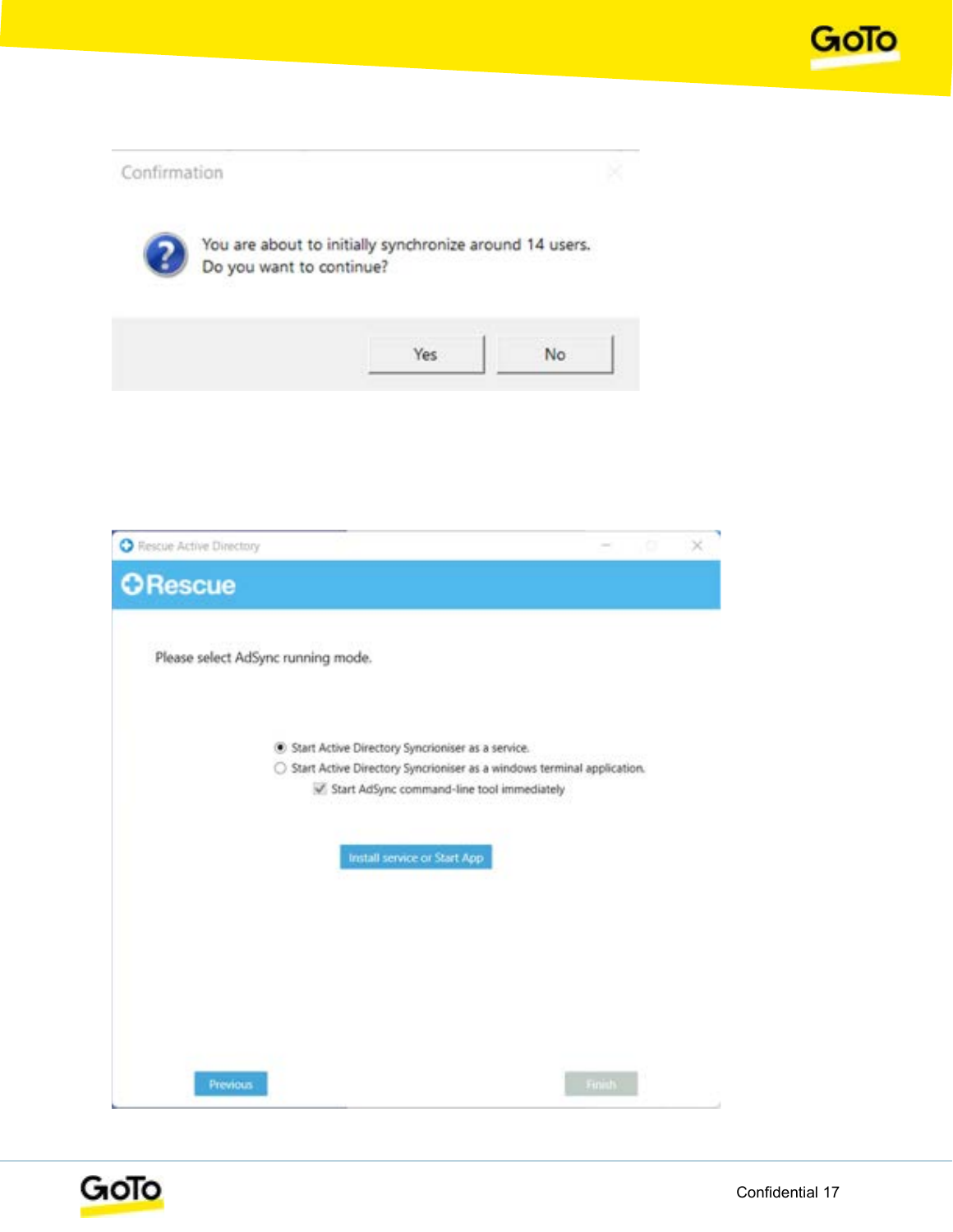

#### Step 12:

Select whether you want to run the synchronization service or like windows program and Press the "Install service or Start App" button. If you choose to run synchronization as a Windows application, a new terminal window will open which you do not need to close because this window will cause continuous synchronization.

| Rescue Active Directory                                                                                                                                     |        | × |
|-------------------------------------------------------------------------------------------------------------------------------------------------------------|--------|---|
| <b>ORescue</b>                                                                                                                                              |        |   |
| Please select AdSync running mode.                                                                                                                          |        |   |
| Start Active Directory Syncrioniser as a service.<br>○ Start Active Directory Syncrioniser as a windows terminal application.                               |        |   |
| Start AdSync command-line tool immediately                                                                                                                  |        |   |
| Install service or Start App.                                                                                                                               |        |   |
| Installing Active Directory synchronization service<br>Successfully installed Active Directory synchronization service!<br>You can now close the installer. |        |   |
|                                                                                                                                                             |        |   |
| Previous                                                                                                                                                    | Finish |   |

#### Step 13:

Click the Finish button to close the installer.

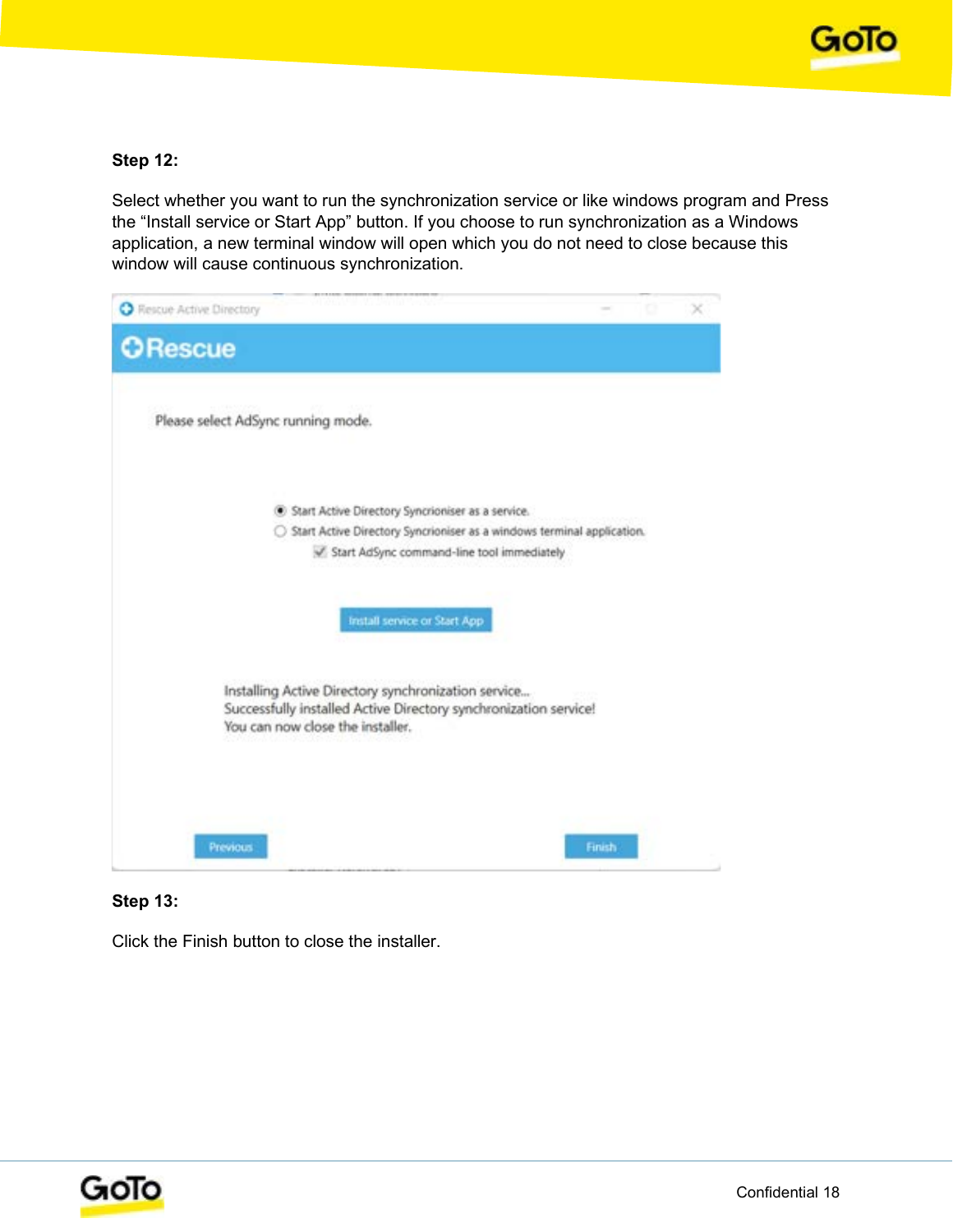#### Stopping the AD Sync service

After installing Rescue AD Sync Service, there is a possibility when relaunching the application, to stop the running service. Click the Terminate Service button.